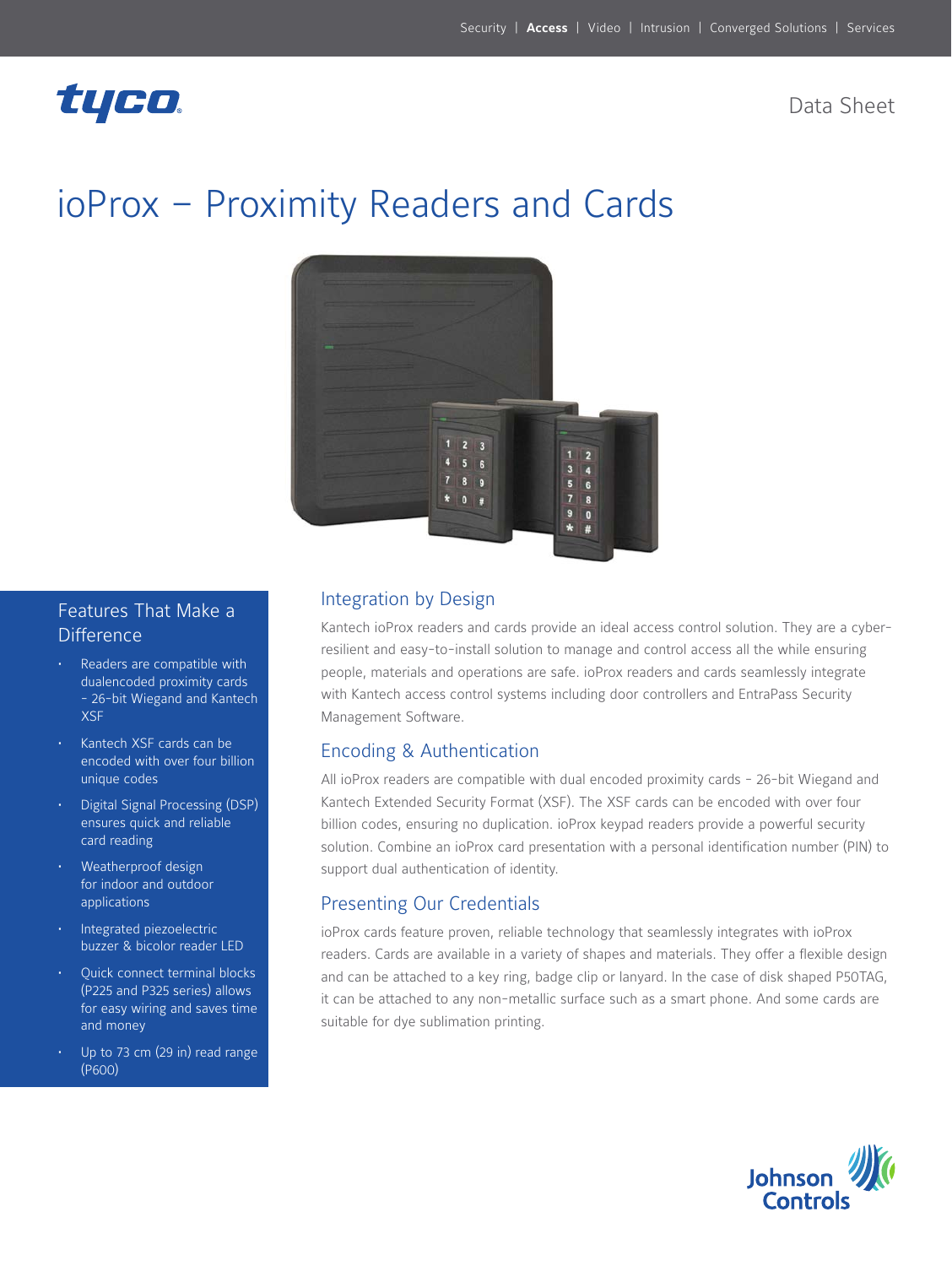



#### Selecting the Right Reader

ioProx readers can be selected based on mounting options (single gang box or mullion), compatible card formats (26-bit Wiegand or Kantech XSF), read range and authentication (card or card plus PIN).

#### Read Range

Depending on the model selected and the operating conditions, read range varies from 16.5 cm to 73 cm (6.5 in to 29 in). With its extended range, the P600 Long Range Reader is ideal for parking lots and other long read range applications.

# Appealing/Durable Readers

ioProx readers are attractive, compact, weatherized and vandal-resistant, making them suitable for installation in a variety of indoor and outdoor environments. The bicolor reader LED indicates system status. The LED turns green to indicate a successful read when the card is presented to the reader. In addition, the LED can indicate if the alarm system is armed or disarmed. The piezoelectric buzzer provides audible indication of a successful read.

# **Specifications**

| <b>Common ioProx Card Reader Specifications</b> |                                                                           |  |
|-------------------------------------------------|---------------------------------------------------------------------------|--|
| Compatible Card Formats                         | Dual encoded - XSF (Kantech Extended Security Format) and 26-bit Wiegand  |  |
| <b>LED</b> Indicator                            | Bicolor (Red, Green)                                                      |  |
| Piezoelectric Buzzer                            | Integrated                                                                |  |
| Operating Temperature Range                     | $-35^{\circ}$ C to 65 $^{\circ}$ C (-30 $^{\circ}$ F to 150 $^{\circ}$ F) |  |
| Color                                           | Black                                                                     |  |

| <b>Model Number/ Description</b> | Dimensions $(H \times W \times D)$            | <b>Read Range</b>      | Power Supply   | <b>Maximum Cable Distance</b> |
|----------------------------------|-----------------------------------------------|------------------------|----------------|-------------------------------|
| P225XSF, P225W26                 | $11.4 \times 4.4 \times 2.1$ cm               | Up to 16.5 cm (6.5 in) | 4.5 to 14 VDC, | 137 m (450 ft) @ 5 VDC        |
| <b>Mullion Mount</b>             | $(4.5 \times 1.75 \times 0.84 \text{ in})$    |                        | max. 45 mA     | 300 m (1,000 ft) @ 12 VDC     |
| P225KPXSF, P225KPW26             | $11.4 \times 4.4 \times 2.1$ cm               | Up to 16.5 cm (6.5 in) | 4.5 to 14 VDC, | 137 m (450 ft) @ 5 VDC        |
| Mullion Mount with Keypad        | $(4.5 \times 1.75 \times 0.84 \text{ in})$    |                        | max. 45 mA     | 300 m (1,000 ft) @ 12 VDC     |
| P325XSF, P325W26                 | $11.5 \times 7.1 \times 2.1$ cm               | Up to 20.5 cm (8 in)   | 4.5 to 14 VDC, | 150 m (500 ft) @ 5 VDC        |
| Single Gang Mount                | $(4.6 \times 2.8 \times 0.84 \text{ in})$     |                        | max. 45 mA     | 300 m (1,000 ft) @ 12 VDC     |
| P325KPXSF, P325KPW26             | $11.5 \times 7.1 \times 2.1$ cm               | Up to 20.5 cm (8 in)   | 4.5 to 14 VDC, | 150 m (500 ft) @ 5 VDC        |
| Single Gang Mount with           | $(4.6 \times 2.8 \times 0.84 \text{ in})$     |                        | max. 45 mA     | 300 m (1,000 ft) @ 12 VDC     |
| Keypad                           |                                               |                        |                |                               |
| P600                             | 28.5 x 28.5 x 3.2 cm                          |                        | 12 to 28 VDC,  | 137 m (450 ft) @ 12 VDC       |
| Long Range Reader                | $(11.25 \times 11.25 \times 1.25 \text{ in})$ | Up to 73 cm (29 in)    | max. 1.5 A     | 300 m (1,000 ft) @ 28 VDC     |